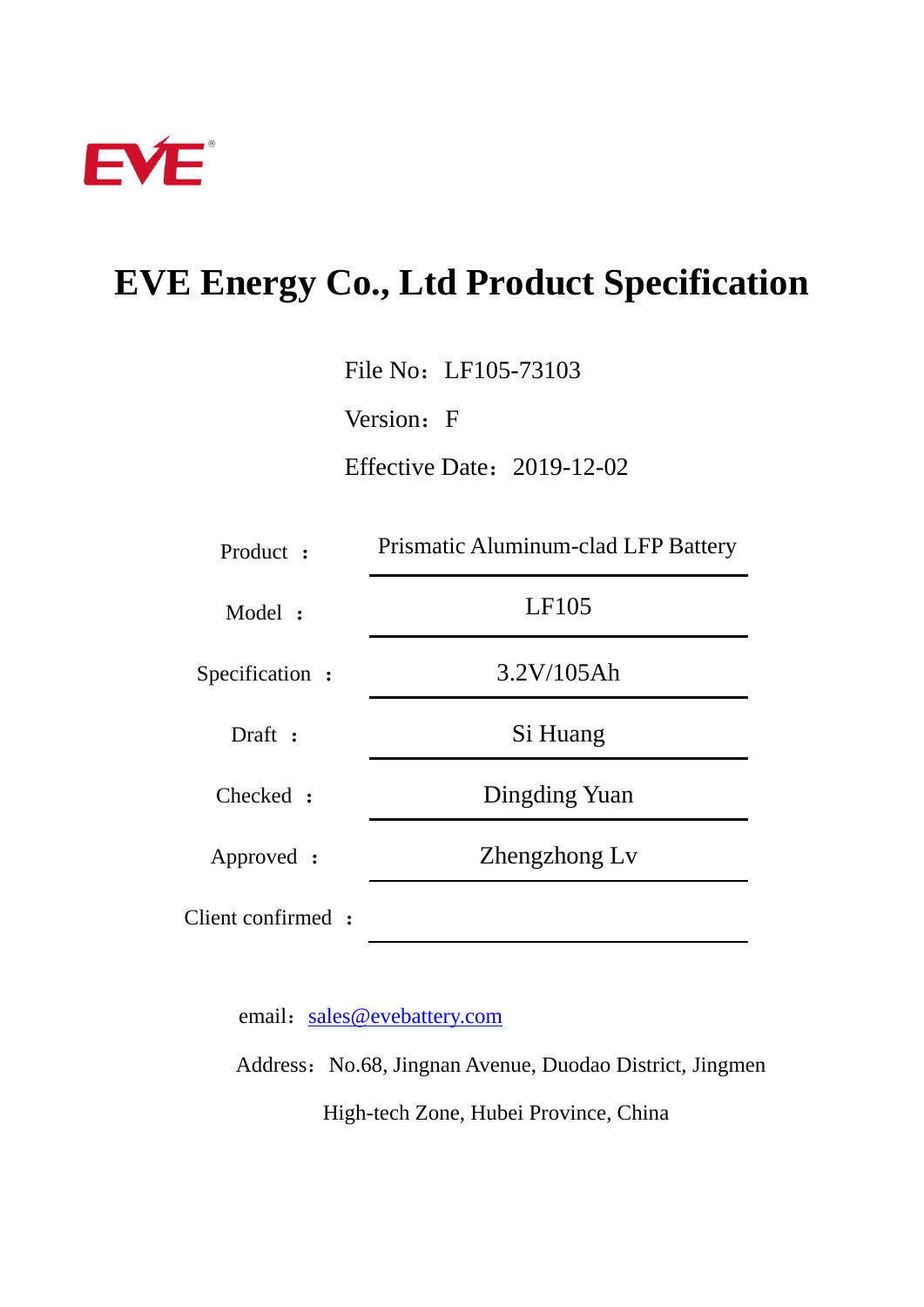

# **Modification Record**

| Date       | Contents                                                                             | Version       |
|------------|--------------------------------------------------------------------------------------|---------------|
| 2017-10-17 | First issue                                                                          | $\mathbf{A}$  |
| 2018-02-26 | Modified weight tolerance 1980±50g                                                   | $\bf{B}$      |
| 2018-07-20 | Modified weight tolerance 1980±100g;<br>Changed company address and phone<br>number; | $\mathcal{C}$ |
| 2019-05-01 | Increased fixture cycle standard                                                     | D             |
| 2019-07-03 | Increased cell surface temperature setting                                           | E             |
| 2019-12-02 | Revised a few technical requirements                                                 | ${\bf F}$     |
|            |                                                                                      |               |
|            |                                                                                      |               |
|            |                                                                                      |               |
|            |                                                                                      |               |
|            |                                                                                      |               |
|            |                                                                                      |               |
|            |                                                                                      |               |
|            |                                                                                      |               |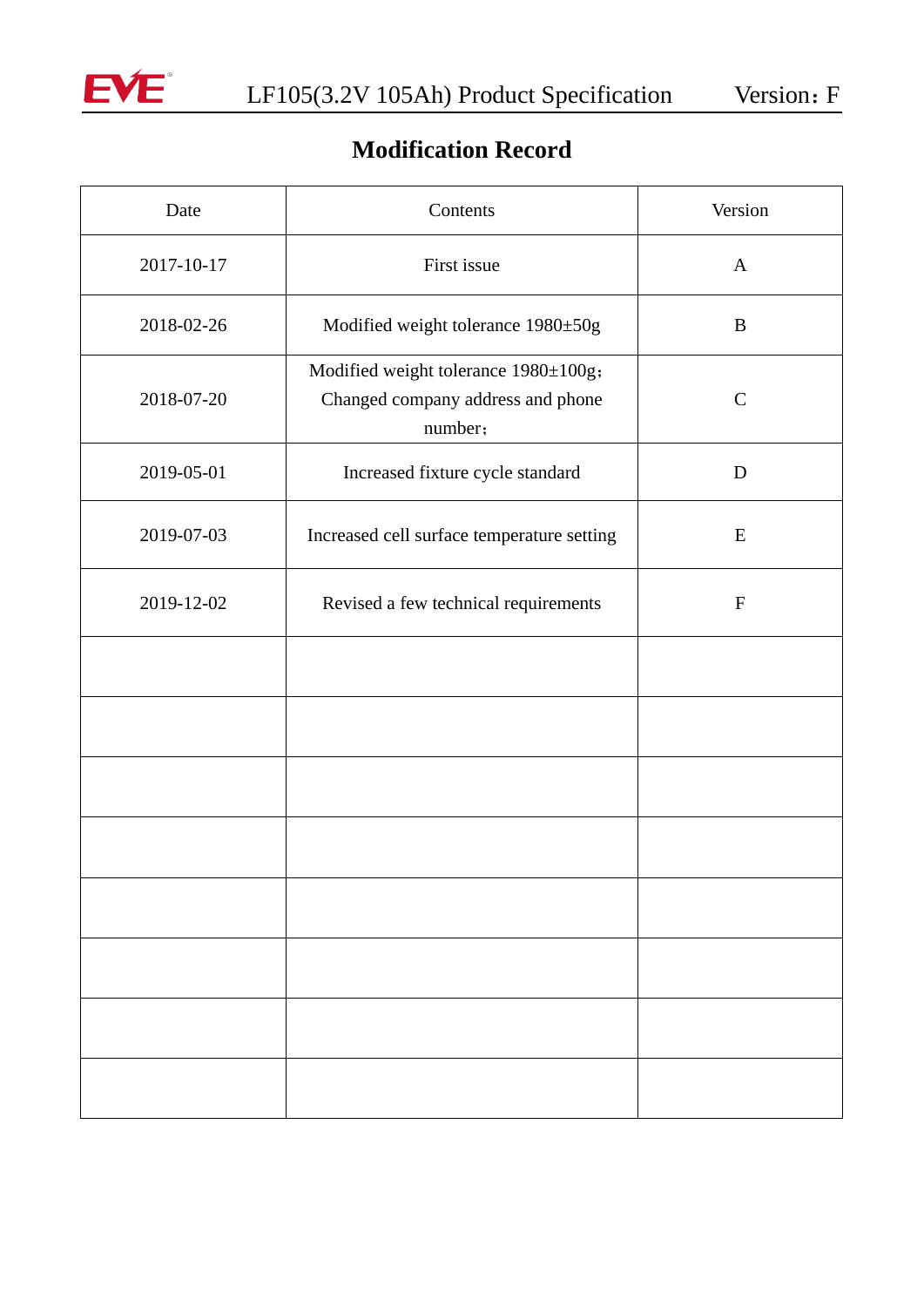

# **Contents**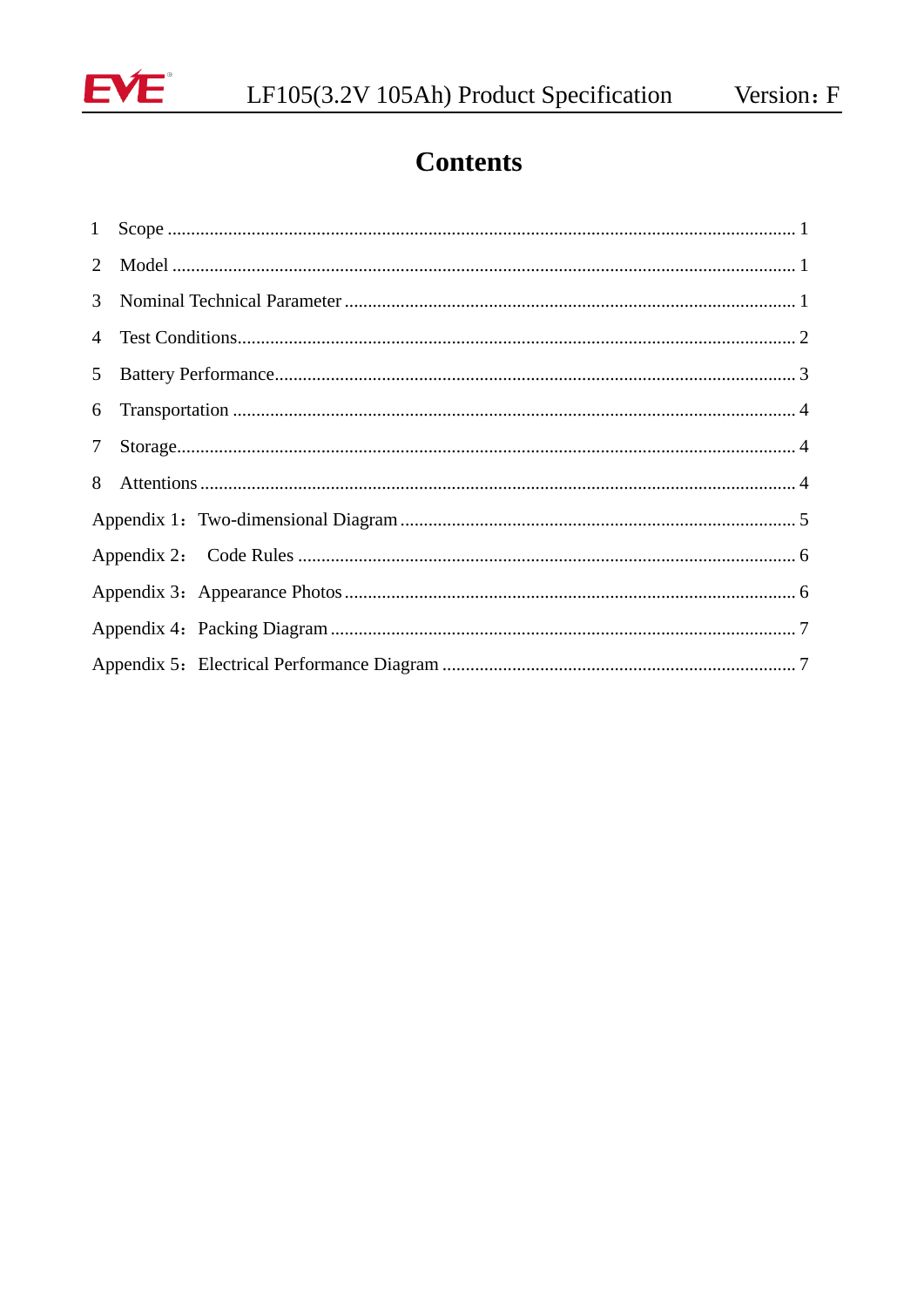

## <span id="page-3-0"></span>**1 Scope**

<span id="page-3-1"></span>This specification describes product type, basic performances, test method and precautions of the prismatic aluminum-clad LiFePO<sub>4</sub> lithium ion battery manufactured by EVE Energy Co., Ltd. The product can be applied to vehicle power system and energy storage system.

**2 Model**

2.1 **Product Name:** Prismatic Aluminum-clad LiFePO<sub>4</sub> Lithium Ion Battery

**2.2 Product Model**:LF105

### <span id="page-3-2"></span>**3 Nominal Technical Parameter**

| No.            | Item                                   |                                        | Parameter                                     | Remark                                             |
|----------------|----------------------------------------|----------------------------------------|-----------------------------------------------|----------------------------------------------------|
| $\mathbf{1}$   | Nominal capacity                       |                                        | 105Ah                                         |                                                    |
| $\overline{2}$ | Nominal voltage                        |                                        | 3.2V                                          | $(25\pm2)$ °C, Standard<br>charge/discharge.       |
| 3              | AC Impedance resistance (1KHz)         |                                        | $< 0.5$ m $\Omega$                            |                                                    |
| $\overline{4}$ | Standard<br>charge/discharge           | Current of<br>charge/discharge         | 0.5C/0.5C                                     | $(25\pm2)$ <sup>o</sup> C                          |
|                |                                        | Cut-off voltage of<br>charge/discharge | 3.65V/2.5V                                    |                                                    |
| 5              | Maximum current<br>of charge/discharge | Constant<br>charge/discharge           | 1C/1C                                         | Refer to constant/pulse charge<br>or discharge MAP |
|                |                                        | Pulse<br>charge/discharge<br>(30s)     | 1C/3C                                         |                                                    |
| 6              | Recommend SOC window                   |                                        | $10\% \sim 90\%$                              | N.A.                                               |
| 7              | Charge temperature                     |                                        | $0^{\circ}C \sim 55^{\circ}C$                 | Refer to constant/pulse charge                     |
| 8              | Discharge temperature                  |                                        | -20 $\textdegree$ C $\sim$ 55 $\textdegree$ C | or discharge MAP                                   |
| 9              | Storage temperature                    | 1 month                                | $-20^{\circ}$ C $\sim$ 45°C                   | N.A.                                               |
|                |                                        | 1 year                                 | $0^{\circ}$ C $\sim$ 35 $^{\circ}$ C          |                                                    |
| 10             | Storage humidity                       |                                        | $<$ 95%                                       |                                                    |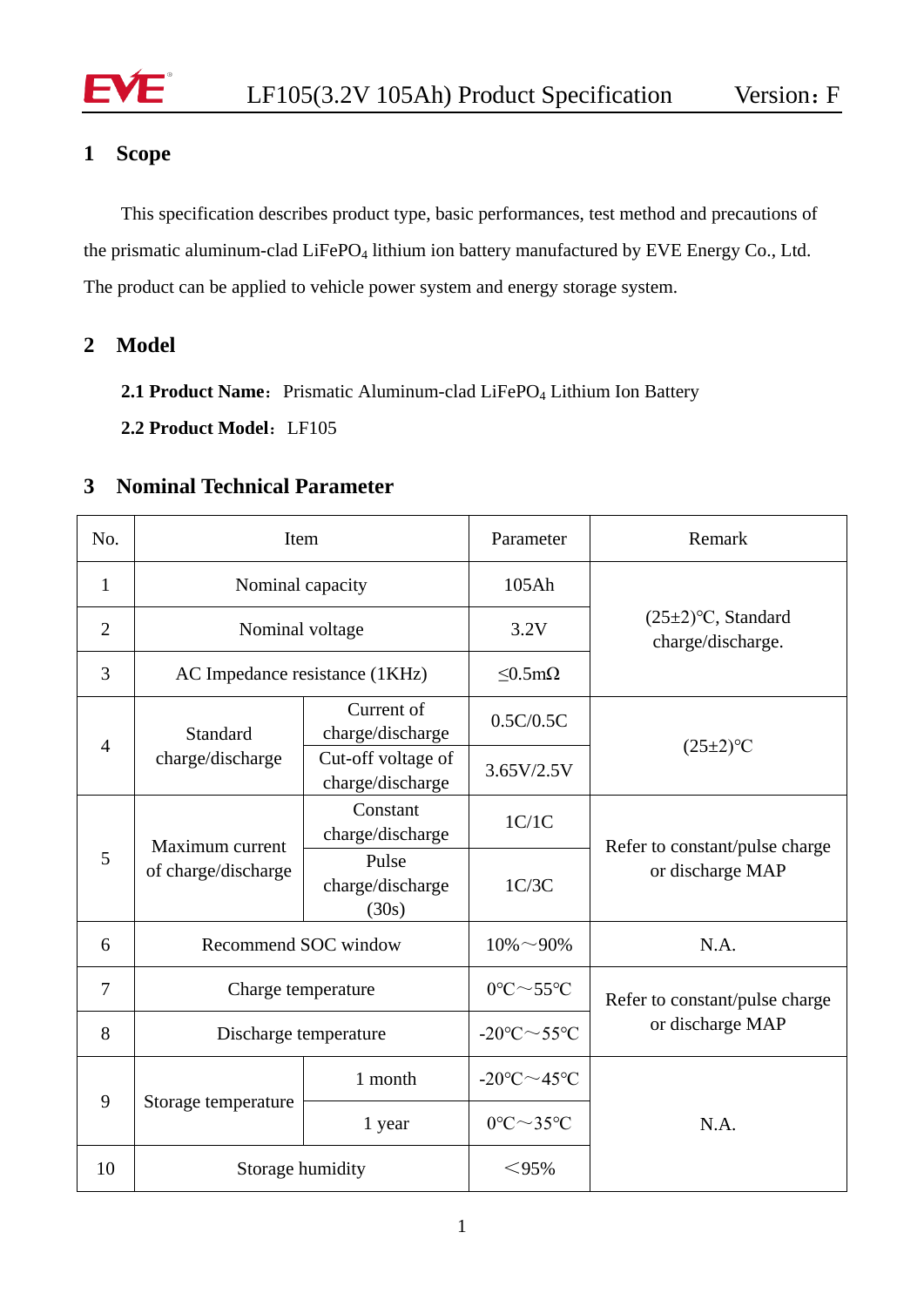

<span id="page-4-0"></span>

| No. | Item                          |                                         | Parameter              | Remark                                 |
|-----|-------------------------------|-----------------------------------------|------------------------|----------------------------------------|
| 11  | Self-discharge rate per month |                                         | $\leq$ 3%/per<br>month | $(25\pm2)$ °C, 30% ~50% SOC<br>storage |
| 12  |                               | Width                                   | $130.3 \pm 0.3$ mm     |                                        |
| 13  |                               | <b>Thickness</b><br>$(30\% - 40\% SOC)$ | $36.7 \pm 0.5$ mm      |                                        |
| 14  | <b>Size</b>                   | Height (total)                          | $200.5 \pm 0.5$ mm     | Refer to appendix 1                    |
| 15  |                               | Height (subject)                        | $195.5 \pm 0.5$ mm     |                                        |
| 16  |                               | Tabs distance                           | $67.0 \pm 1.0$ mm      |                                        |
| 17  | Weight                        |                                         | $1980 \pm 100$ g       |                                        |

### **4 Test Conditions**

#### **4.1 Test Environment**

Temperature:  $(25±2)$  °C

Relative humidity:  $15\% \sim 90\%$ 

Atmospheric pressure: 86KPa~106KPa

#### **4.2 Standard Charge**

At (25±2)℃, the cell is charged by a constant current of 0.5C (A) to the cut-off voltage 3.65V, then kept at this voltage untill the current is less than 0.05C (A).

#### **4.3 Standard Discharge**

<span id="page-4-1"></span>At  $(25\pm2)$ °C, the cell is discharged by a constant current of 0.5C (A) to the cut-off voltage 2.5V.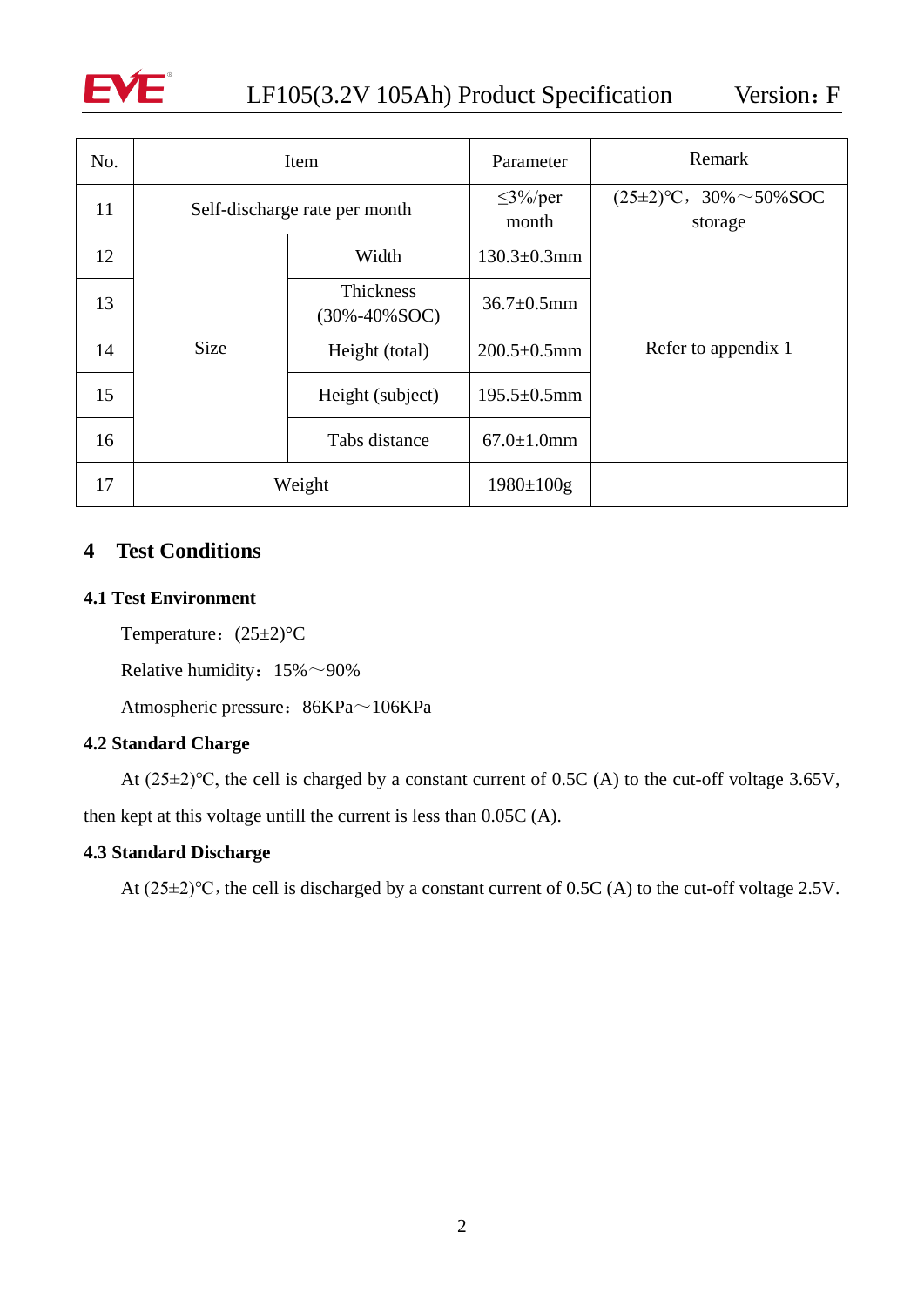

# **5 Battery Performance**

# **5.1 Electrical Performance**

| No.            | Item                                                     | Requirements                                                                                                      | <b>Measuring Procedure</b>                                                                                                                                                                                                                                                                                                                                                                      |
|----------------|----------------------------------------------------------|-------------------------------------------------------------------------------------------------------------------|-------------------------------------------------------------------------------------------------------------------------------------------------------------------------------------------------------------------------------------------------------------------------------------------------------------------------------------------------------------------------------------------------|
| 1              | Rate<br>dischargeability<br>at 25°C                      | Discharge capacity /<br>Nominal capacity $\times$ 100%<br>A) $0.5C(A) \ge 100\%$<br>B) $1.0C(A) \ge 100\%$        | After standard charged, the cell undergo a<br>rest for 1h, then is diacharged by current<br>$0.5C(A)$ , $1.0C(A)$ respectively to cut-off<br>voltage 2.5V. This test is allowed to be<br>repeated for 3 times if the discharge<br>capacity<br>fails<br>technical<br>the<br>to meet<br>requirements.                                                                                             |
| $\overline{2}$ | Dischargeability<br>at different<br>temperature          | Discharge capacity /<br>Nominal capacity ×100%<br>A) $55^{\circ}C \geq 95\%$<br>B) -20 $\textdegree$ C $\geq$ 70% | A) After standard charged, the cell undergo<br>a rest for 5h at $(55\pm2)$ °C, then is diacharged<br>by current $1.0C(A)$ to cut-off voltage 2.5V;<br>B) After standard charged, the cell undergo<br>a rest for 24h at $(-20\pm2)$ °C, then is<br>diacharged by current $1.0C(A)$ to cut-off<br>voltage 2.0V.                                                                                   |
| 3              | Charge<br>retention and<br>recovery at<br>$25^{\circ}$ C | residual capacity $\geq$<br>nominal capacity ×95%<br>Recovered capacity<br>$\ge$ nominal capacity $\times$ 97%    | After standard charged, the cell undergo a<br>rest for 28 days, then is diacharged by<br>current $1.0C(A)$ to cut-off voltage 2.5V.<br>The discharge capacity is called residual<br>capacity. After standard charged again, the<br>undergo 30min's rest, then is<br>cell<br>diacharged by current $1.0C(A)$ to cut-off<br>voltage 2.5V. The discharge capacity is<br>called recovered capacity. |
| $\overline{4}$ | Cycle life at<br>$25^{\circ}$ C                          | $\geq$ 3500 cycle @1C/1C                                                                                          | At $(25\pm2)$ °C, 300kgf clamp force: the cell<br>is charged by current $1.0C$ (A) to $3.65V$ ,<br>then kept at this voltage until the current is<br>less than $0.05$ C(A), followed by 30min<br>rest, subsequently the cell is diacharged by<br>current 1.0C (A) to $2.5V$ . Cycle continues<br>until the capacity decays to 80% of the<br>nominal capacity                                    |
| 6              | End-of-life<br>management                                | Discharge capacity /<br>Nominal capacity <70%                                                                     | The cell shall be stopped using when the<br>life limit is exceeded.                                                                                                                                                                                                                                                                                                                             |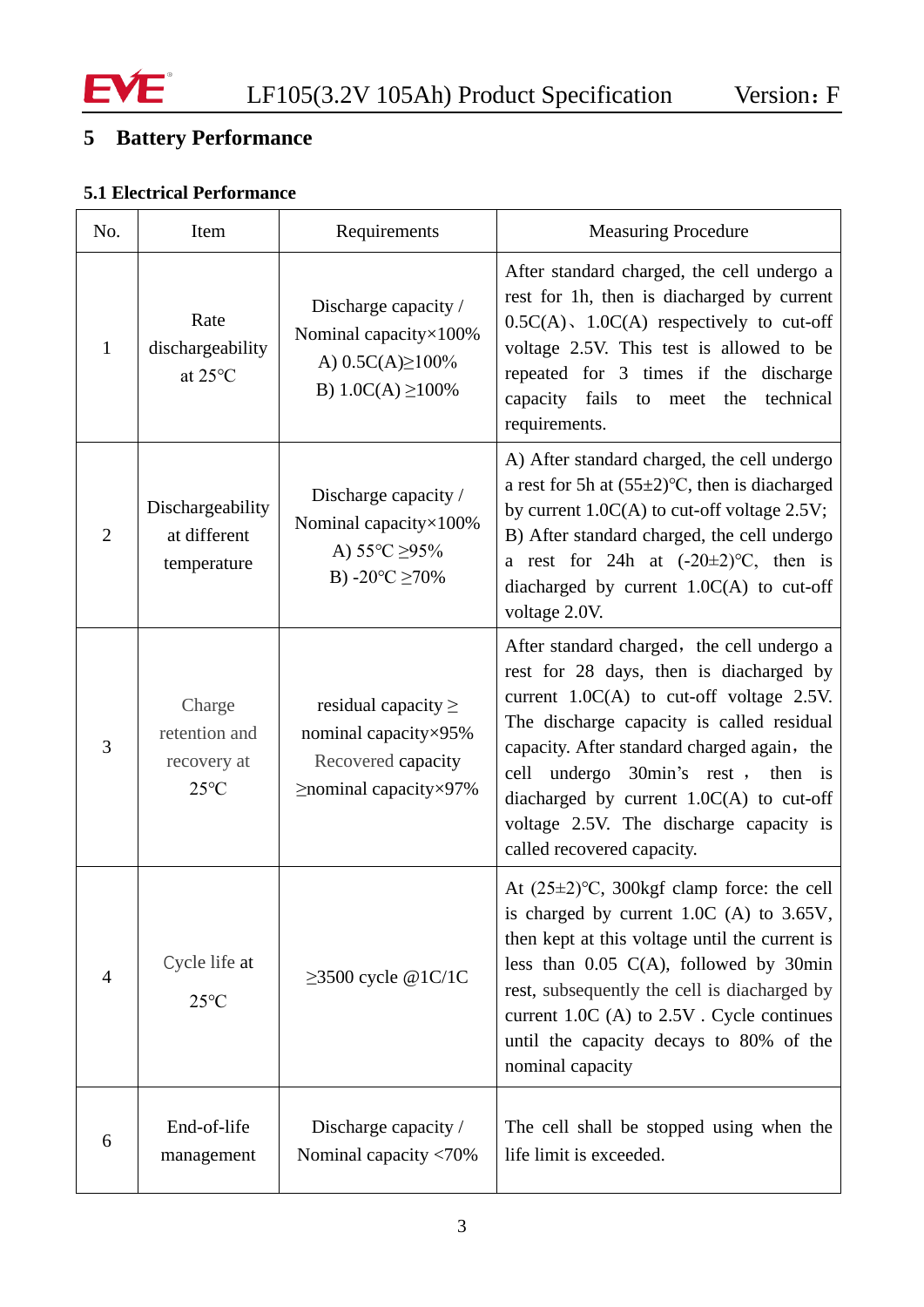

#### **5.2 Safety Performance**

| No.            | Item               | Requirements                            | <b>Measuring Procedure</b>                     |
|----------------|--------------------|-----------------------------------------|------------------------------------------------|
| 1              | Overdischarge      | No fire, explosion, electrolyte leakage |                                                |
| $\overline{2}$ | Overcharge         | No fire, explosion                      |                                                |
| 3              | Shortcircuit       | No fire, explosion                      |                                                |
| $\overline{4}$ | Dropping           | No fire, explosion, electrolyte leakage | GB/T<br>Reference:<br>$31485 - 2015$ $\langle$ |
| 5              | Heating            | No fire, explosion                      | safety<br>requirements and test                |
| 6              | Crushing           | No fire, explosion                      | methods<br>for<br>power                        |
| 7              | Prisking           | No fire, explosion                      | batteries for electric<br>vehicles             |
| 8              | Seawater immersion | No fire, explosion                      |                                                |
| 9              | Temperature cycle  | No fire, explosion, electrolyte leakage |                                                |
| 10             | Low pressure       | No fire, explosion, electrolyte leakage |                                                |

### <span id="page-6-0"></span>**6 Transportation**

The cells should be packed into boxes under the charge of  $30\% \sim 50\%$  SOC. During the transportation, they should be protected from severe vibration, shock , extrusion, sun or rain.

#### <span id="page-6-1"></span>**7 Storage**

Cells should be stored (more than 1 month) indoor with a dry and clean environment at 0 °C~35 °C, and charged and discharged every 6 months. Keep the last charge under 30%  $\sim$ 50%SOC.

### <span id="page-6-2"></span>**8 Attentions**

- 1、It is necessary to ensure that the voltage, current and temperature of the cell are monitored and protected when the cell is charged and discharged.
- 2、Please keep the cell away from heat source, fire source , strong acid, strong alkali and other corrosive environment.
- 3、Do not short connect or install the battery with incorrect polarity at any time.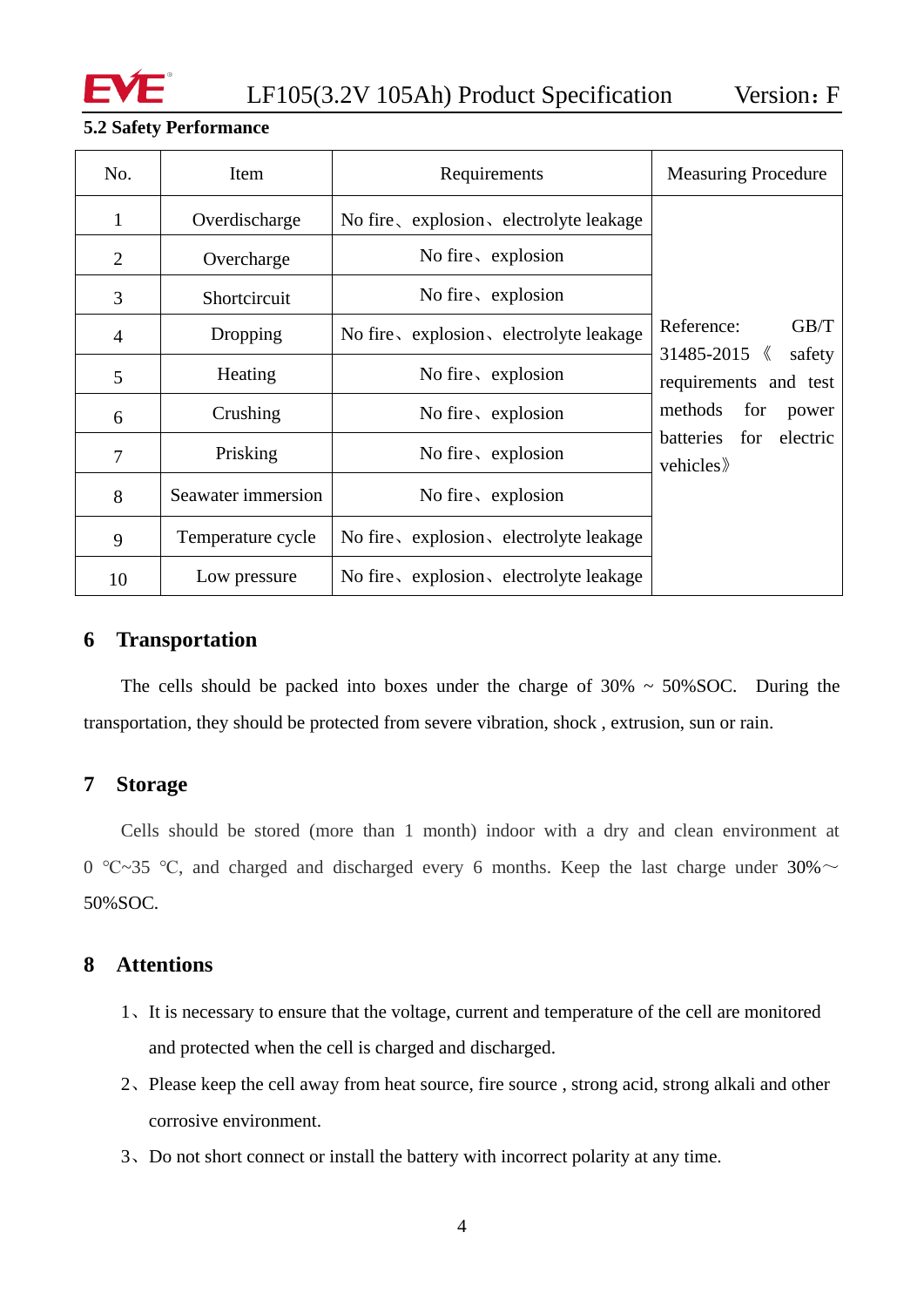- 4、Do not mix up with cells from different models or manufacturers.
- 5、Do not use external force to make the cell fall, impact, puncture, do not disassemble the cell or change the external structure.
- 6、Please keep the cell's charge under 30% ~ 50%SOC, and avoid direct sunlight or high temperature and humidity environment when the battery is not used for a long time,
- 7、Please wear protective devices such as rubber gloves when operating the battery.
- 8、Please immediately stop using if there have leakage, smoking or damage with cell , and contact our company to deal with.



## <span id="page-7-0"></span>**Appendix 1**:**Two-dimensional Diagram**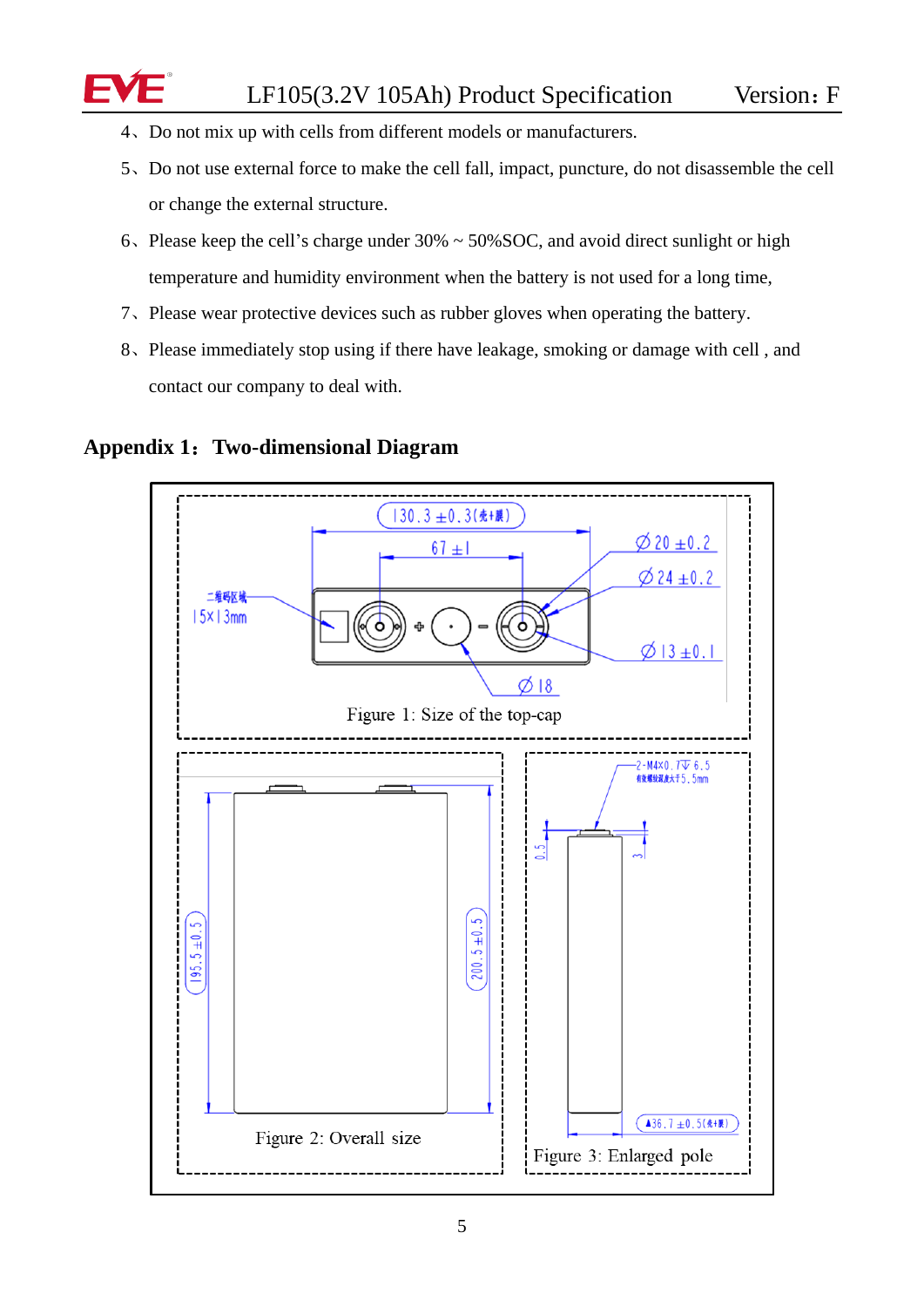

## <span id="page-8-0"></span>**Appendix 2**: **Code Rules**



# **Appendix 3**:**Appearance Photos**